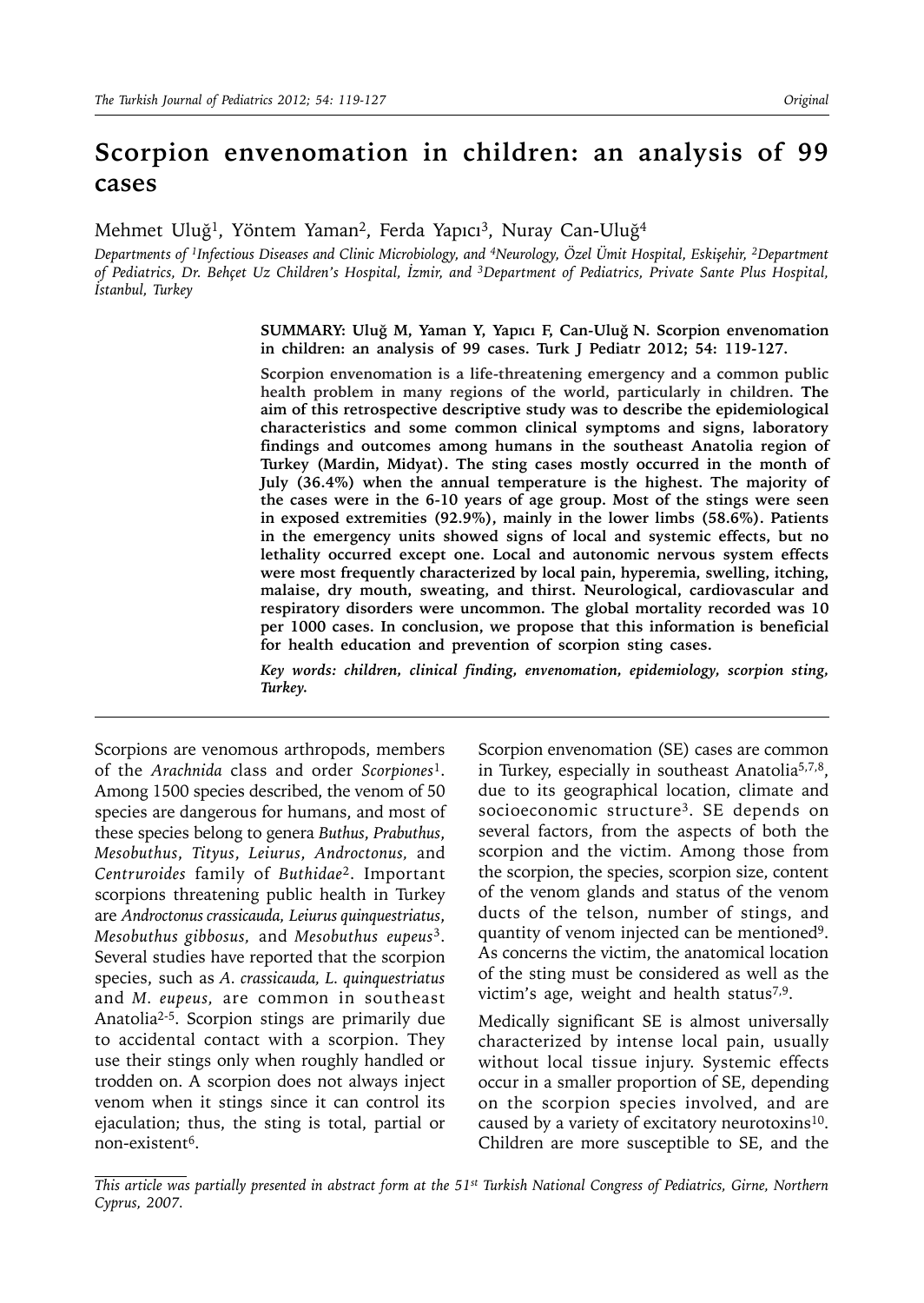120 *Uluğ M, et al The Turkish Journal of Pediatrics • March-April 2012*

clinical manifestations of envenomation may be more severe and may result in multi-organ failure and death<sup>7</sup>.

Species-specific antivenom therapy is a widely accepted strategy for  $SE<sup>11</sup>$ . In Turkey, Refik Saydam Hygiene Center (RSHC) is responsible for the manufacturing of antivenom, which is produced from *A. crassicauda* venom. This antivenom has been used for the treatment of all SE cases<sup>8</sup>. The aims of this study were to evaluate the epidemiological and clinical characteristics, laboratory findings and outcomes of patients with SE.

### **Material and Methods**

This was a retrospective study of the medical records of all children diagnosed with SE who were admitted to Midyat State Hospital, Mardin over a 12-month period extending between April 2007 and April 2008. Cases were admitted to the Emergency Department of our hospital, and initial evaluation and management were performed by the emergency staff. Consecutive patients younger than 16 years were included in the study if they had a documented history of scorpion sting, with the scorpion being seen or captured by the patient or bystander.

The data of 99 cases for the present study were allocated into two parts: epidemiological and clinical. The epidemiological data included: information on the date and place of the sting occurrence, the anatomical sting site, time between sting and arrival to the hospital, as well as the age and sex of the victim and scorpion identification. In terms of place of the sting occurrence, villages were considered to be rural areas, and town and county centers were considered to be urban areas. Scorpion identification was made according to the color of scorpion defined by the patient or bystander. As can be seen in Figures 1 and 2, *A. crassicauda*  and *M. eupeus* are more commonly known as the black and yellow scorpion, respectively $2,3$ . The clinical severity of each case was assessed according to Abroug's classification<sup>12</sup>, where the envenomation cases were sorted into class I: local signs including local pain, erythema and paresthesia restricted to the sting area; class II: shivering, fever, excessive sweating, nausea, vomiting, diarrhea, hypertension, and priapism; and class III: cardiovascular, respiratory or neurological symptoms (such as



**Figure 1.** *Androctonus crassicauda* (cited from http:// www.akrepilaclama.com/akrep-resimleri.htm).

cardiogenic shock, pulmonary edema, altered consciousness, and convulsive crisis).

Laboratory investigations were performed in all children to measure the following variables: hemoglobin, total white blood cell count (WBC), platelet count, prothrombin time, serum glucose, urea, creatinine, alanine aminotransferase (ALT), aspartate aminotransferase (AST), creatine phosphokinase (CPK), lactate dehydrogenase (LDH), sodium, potassium, chloride, and calcium. Electrocardiography was performed in all cases, but chest roentgenograms were used only selectively.

On admission, all cases received one or two 5 ml scorpion polyvalent antivenom ampoules (RSHC, Turkey) depending on the severity of toxicity, such as local lymph node tenderness, incoagulable blood, neurotoxicity, tachycardia, sweating, short breathing, palpitation, nausea, vomiting, severe pain defined as pain greater than that of a bee sting or equivalent, and hypotension or hypertension. Antivenom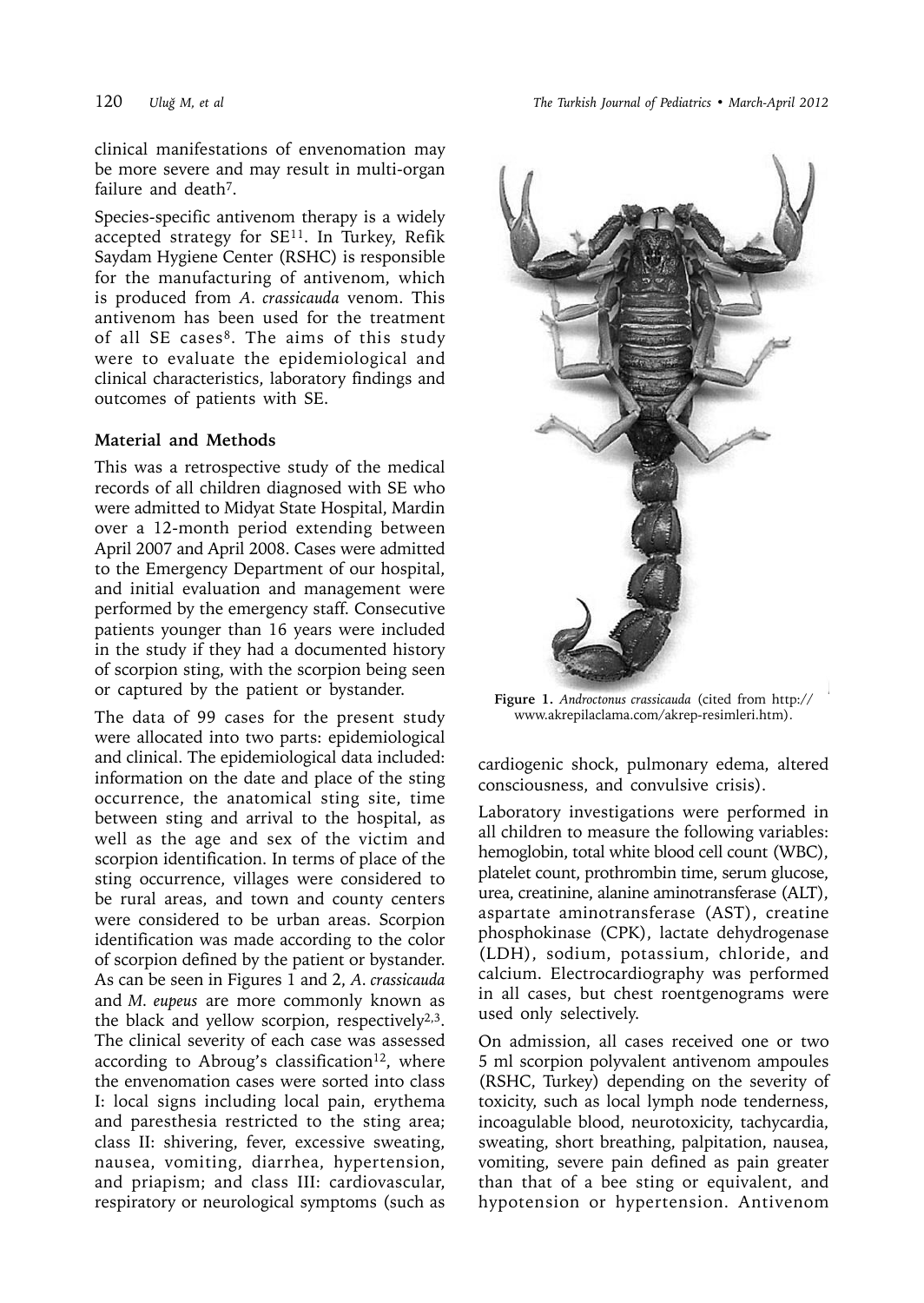

**Figure 2.** *Mesobuthus eupeus* (cited from http://www. akrepilaclama.com/akrep-resimleri.htm).

was diluted to a total volume of 100 ml and infused over 20 minutes. To reduce the risk of the antivenom reactions, hydrocortisone and antihistamine are co-administered in all clinics. In addition, tetanus toxoid was also given when indicated. Patients were examined at least every 6 hours for the first 24 hours and daily thereafter for three days.

Descriptive and frequency statistical analyses were performed by using the Statistical Package for the Social Sciences (SPSS) for Windows, version 13.0 software (SPSS, Chicago, IL, USA).

### **Results**

The total number of scorpion stings reviewed in Midyat over the study period was 317. Of these,

99 (31.2%) were in children. Of the victims, 57.5% (n=57) were males, and 42.5% (n=42) were females, with a mean age of  $7.2 \pm 4.5$  years (range: 6 months-15 years). With respect to age groups, it is shown that the 6-10 years of age group faced more scorpion stings (36.4%) than the other groups (Table I).

Table II presents the demographic and epidemiological characteristics of children stung by scorpions. In all,  $73.7\%$  (n=73) and  $26.3\%$ (n=26) of the individuals were from rural and urban areas, respectively. The stings mainly occurred at night between 7 p.m. and 5 a.m. (58.6%) when the victims were asleep, and from early morning (5 a.m.) to 12 p.m. noon (41.4%). Of the offender scorpions, 61 (61.6%) were black and 17 (17.2%) were yellow. In 21 of the cases (21.2%), color distinction of the scorpions involved could not be made by the patients. In addition, 28 (28.3%) of the cases killed the scorpion and brought it to the emergency service. As can be seen in Figure 3, most of the cases occurred in the summer period (71.7%), with the monthly distributions being July (36.4%), August (18.2%) and June (17.2%). A smaller number of the cases were encountered in May (11.1%), September (8.1%) and October (6.1%). The circumstances of the sting were: 32.3% stepped on the scorpion, 21.2% picked up the scorpion or an object the scorpion was resting on, 16.2% were stung while in bed, 8.1% were stung while dressing, and 22.2% were stung while doing other activities. No case was exposed to multiple stings. The average time elapsed between sting and admission to the hospital was  $1.5 \pm 1.1$ hours (range: 0.5-6 hours). Four percent of the cases arrived at the hospital after more than four hours.

The distribution of the sting sites are given in Table II (58.6% for lower extremities and 34.3% for upper extremities). Scorpion stings caused both local and systemic effects. Local signs were

|            | Table I. The Distribution of the Scorpion Sting Cases According to Age and Sex |            |            |
|------------|--------------------------------------------------------------------------------|------------|------------|
| Age (year) | Female                                                                         | Male       | Total      |
|            | $n \ (\%)$                                                                     | $n \ (\%)$ | $n \ (\%)$ |
| <1         | 3(3)                                                                           | 2(2)       | 5(5)       |
| $1 - 5$    | 12(12.1)                                                                       | 21(21.2)   | 33(33.3)   |
| $6 - 10$   | 14 (14.2)                                                                      | 22(22.2)   | 36 (36.4)  |
| $11 - 15$  | 13(13.2)                                                                       | 12(12.1)   | 25(25.3)   |
| Total      | 42 (42.5)                                                                      | 57 (57.5)  | 99 (100)   |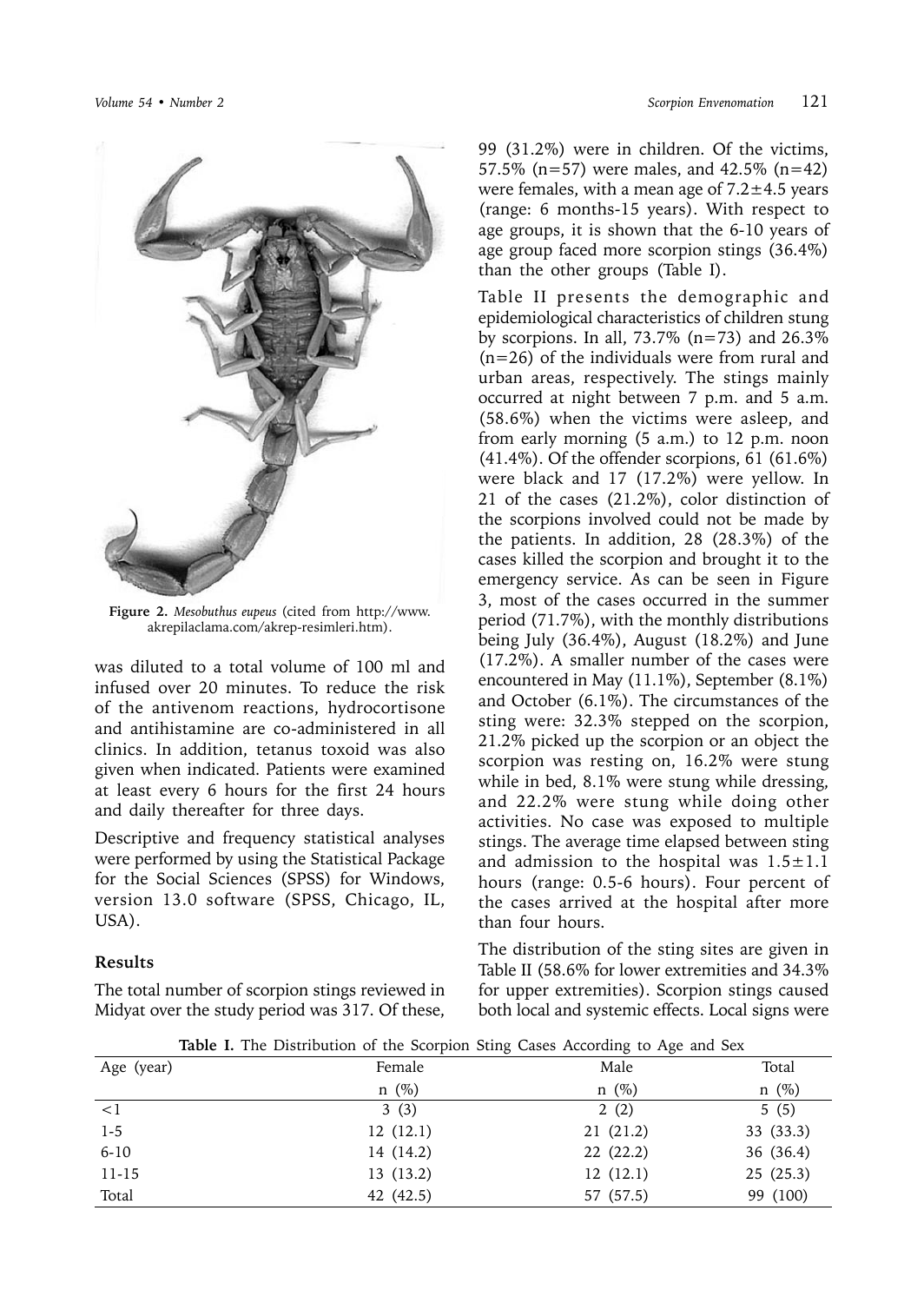| Demographic and epidemiological characteristics | n              | $\%$           |
|-------------------------------------------------|----------------|----------------|
| Sex                                             |                |                |
| Male                                            | 57             | 57.5           |
| Female                                          | 42             | 42.5           |
| District                                        |                |                |
| Rural                                           | 73             | 73.7           |
| Urban                                           | 26             | 26.3           |
| Color of scorpion                               |                |                |
| Black                                           | 61             | 61.6           |
| Yellow                                          | 17             | 17.2           |
| Unknown                                         | 21             | 21.2           |
| Sting site                                      |                |                |
| Lower extremity                                 | 58             | 58.6           |
| Upper extremity                                 | 34             | 34.3           |
| Body                                            | 6              | 6.1            |
| Head and neck                                   | $\mathbf{1}$   | $\mathbf{1}$   |
| Admission time after sting (hour)               |                |                |
| $0 - 1$                                         | 28             | 28.3           |
| $1-2$                                           | 42             | 42.4           |
| $2 - 3$                                         | 18             | 18.2           |
| $3-4$                                           | $\overline{7}$ | 7.1            |
| $\geq$ 4                                        | $\overline{4}$ | $\overline{4}$ |
| Time of sting                                   |                |                |
| Day                                             | 58             | 58.6           |
| Night                                           | 41             | 41.4           |
| Envenomation severity                           |                |                |
| Class I                                         | 80             | 80.8           |
| Class II                                        | $18\,$         | 18.2           |
| Class III                                       | $\mathbf{1}$   | $\mathbf{1}$   |
| Outcome                                         |                |                |
| Recovery                                        | 98             | 99             |
| Death                                           | $\,1$          | $\,1$          |

**Table II.** Demographic and Epidemiological Characteristics of Children Stung by Scorpions

more frequent than systemic symptoms. The local signs reported more frequently were local pain, hyperemia and swelling, with respective ratios of 97.9%, 54.5% and 26.3% (Table III). In cases in which systemic symptoms were observed, the most frequent findings in descending order were malaise (9.1%), dry mouth (8.1%), sweating (6.1%), thirst (6.1%), and headache (5.1%). Occasionally, local spasm, hypothermia, hypotension, tachypnea, and convulsion (1%) were observed (Table III). On the other hand, according to Abroug's  $classification<sup>12</sup>$ , the clinical severity was mainly class I, in which local pain was the primary presenting complaint (89.9%). Systemic toxicity (class II) was seen in 9.1%, and 1 patient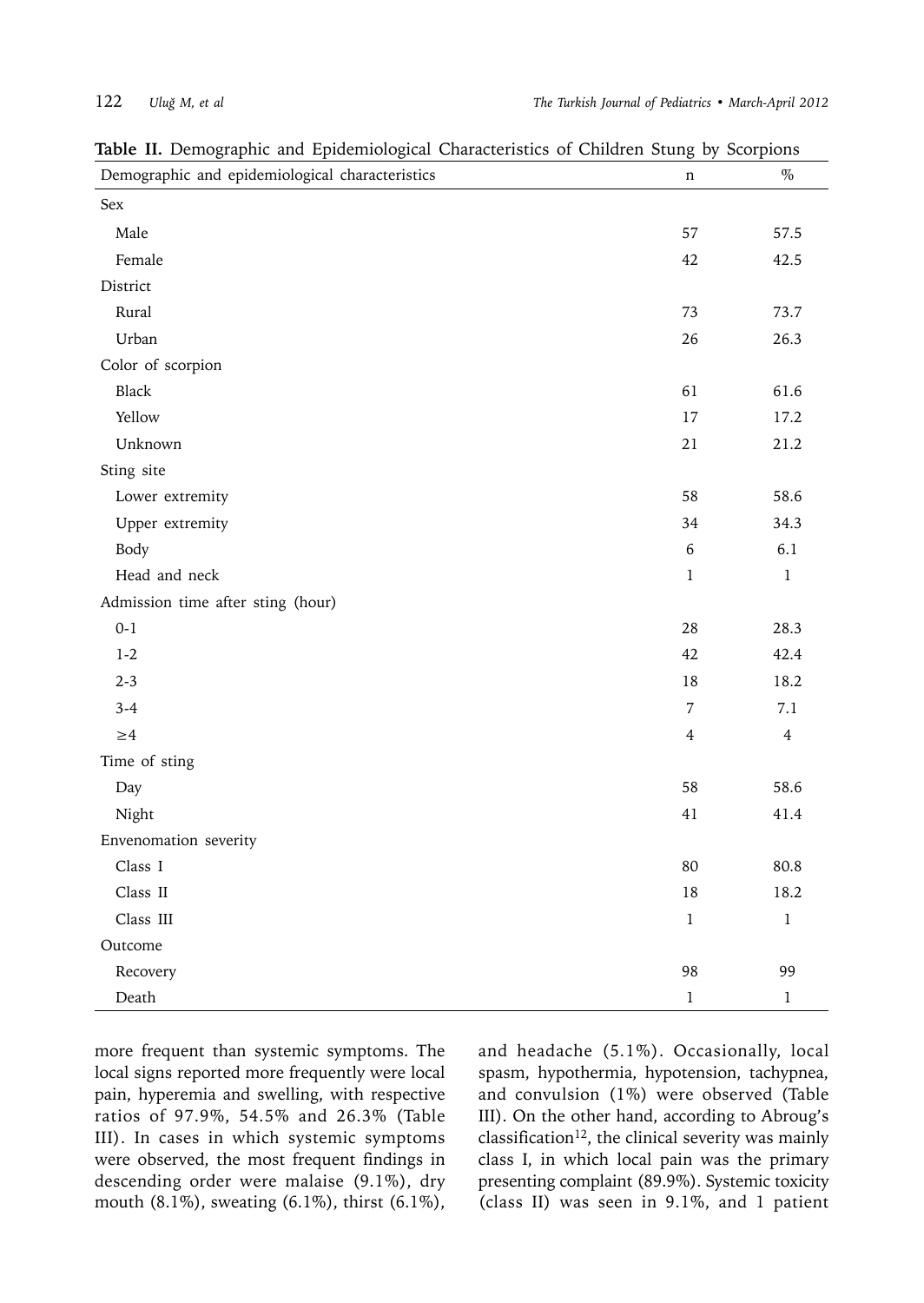(1%) who died as a result of cardiac and respiratory arrest manifested evidence of severe envenomation (class III).

The most common laboratory findings were high AST ( $n=38$ ), ALT ( $n=26$ ), LDH ( $n=16$ ), and CPK (n=15) levels. While 92 patients (92.9%) had normal WBC, leukocytosis was present in 6 cases (6.1%) and leukopenia in 1 case (1%). Thrombocytopenia was seen in 21 patients (21.2%). Serum glucose level was higher than 140 mg/dl in 3 cases, and sodium level was lower than 132 mmol/L in 2 cases. Electrocardiographic changes were not seen much in our series, except for sinus tachycardia, and ST alterations and prolonged QT in 6  $(6.1\%)$  and 1  $(1\%)$  cases, respectively.

First aid or treatment included antivenom therapy, intravenous hydration, analgesia, and ice or cold pack, and was applied in all cases. Antihistamines and steroids were administered in nearly all patients (89.9% for both). There were no adverse reactions to any of the drugs administered, including no antivenom reactions. During the period analyzed, one case died as a result of cardiac and respiratory arrest after being stung by scorpion. This case arrived from a rural area and was in very poor clinical condition, with cardiac and respiratory instability at the time of hospital admission. The cases with clinical severity of class I and II were discharged with recovery in the first 6 hours and 24 hours, respectively. The case of class III died in the first 6 hours, and she had required mechanical ventilation since admission. Mechanical ventilation was not needed in any other patient.

## **Discussion**

Scorpion stings are the most important cause of arachnid envenomation and are responsible for significant morbidity and pediatric mortality in many parts of Asia, the Middle East, and northern and southern Africa as well as in Central and South America, and the toxic

|                           |  |  |  |  |  |  |  |  |  | Table III. The Distribution of Local Signs and Systemic Symptoms According to the Clinical |  |  |
|---------------------------|--|--|--|--|--|--|--|--|--|--------------------------------------------------------------------------------------------|--|--|
| C <sub>local</sub> factor |  |  |  |  |  |  |  |  |  |                                                                                            |  |  |

|                             |                  | Classification   |                   |                     |
|-----------------------------|------------------|------------------|-------------------|---------------------|
|                             | Class I $(n=89)$ | Class II $(n=9)$ | Class III $(n=1)$ | Total               |
|                             |                  | $n \ (\%)$       |                   |                     |
| Local signs                 |                  |                  |                   |                     |
| Local pain                  | 89 (89.8)        | 8(8.1)           |                   | 97 (97.9)           |
| Hyperemia                   | 47 (47.4)        | 6(6.1)           | 1(1)              | 54 (54.5)           |
| Swelling                    | 23(23.3)         | 3(3)             |                   | 26 (26.3)           |
| Itching                     | 18 (18.2)        | 1(1)             |                   | 19 (19.2)           |
| Burning                     | 12(12.1)         | 1(1)             |                   | 13(13.1)            |
| Numbness                    | 6(6.1)           | 2(2)             |                   | 8(8.1)              |
| Systemic signs and symptoms |                  |                  |                   |                     |
| Malaise                     |                  | 9(9.1)           |                   | 9(9.1)              |
| Dry mouth                   |                  | 8(8.1)           |                   | 8(8.1)              |
| Sweating                    |                  | 6(6.1)           |                   | 6(6.1)              |
| Thirst                      |                  | 6(6.1)           |                   | 6(6.1)              |
| Headache                    |                  | 5(5.1)           |                   | 5(5.1)              |
| Nausea                      |                  | 4(4)             |                   | 4(4)                |
| Pallor                      |                  | 3(3)             | 1(1)              | 4(4)                |
| Tachycardia                 |                  | 3(3)             |                   | 3(3)                |
| Vomiting                    |                  | 2(2)             |                   | 2(2)                |
| <b>Dizziness</b>            |                  | 1(1)             |                   | 1(1)                |
| Restlessness                |                  | 1(1)             |                   | 1(1)                |
| Hypotension                 |                  |                  | 1(1)              | 1(1)                |
| Tachypnea                   |                  |                  | 1(1)              | (1)<br>$\mathbf{1}$ |
| Local spasm                 |                  | 1(1)             |                   | 1(1)                |
| Hypothermia                 |                  |                  | 1(1)              | 1(1)                |
| Convulsion                  |                  |                  | 1(1)              | 1(1)                |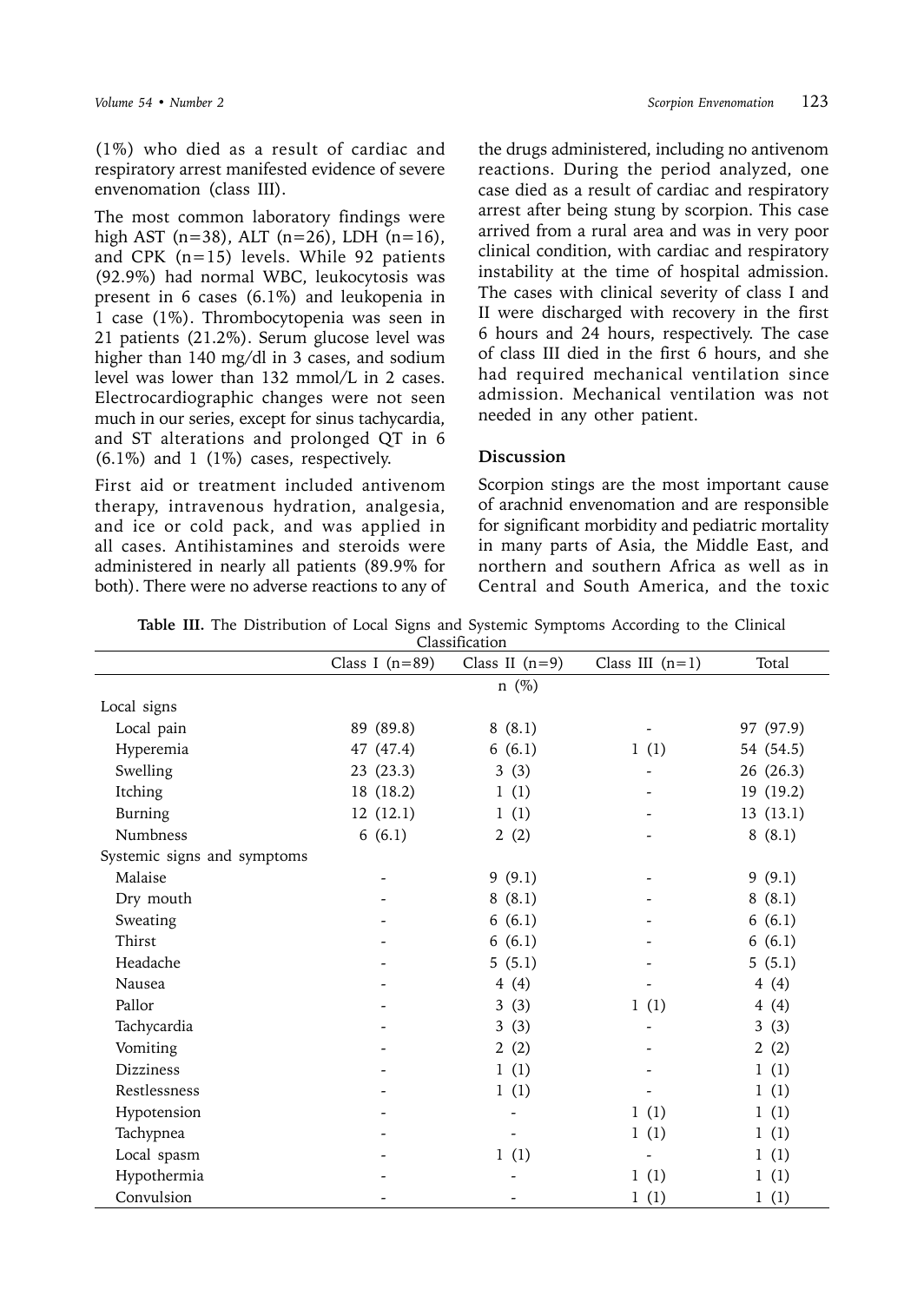effects of scorpions increase when approaching the desert<sup>13</sup>. In this study, identification of scorpions showed that 61 stings (61.6%) were inflicted by *A. crassicauda*. This percentage was 50.8%, 46.2% and 29.2% in the studies of Özkan et al.<sup>3</sup>, Altınkaynak et al.<sup>4</sup> and Boşnak et al.7, respectively. This scorpion has also been reported to be the most frequent scorpion species of the Arabian Peninsula and southwest Iran, which neighbor our region $14,15$ .

Different studies have shown varied age distributions for scorpion stings. In this study period, out of 317 cases, 31.2% were children. This percentage was 20%, 37.2% and 39% in the studies of Isbister et al.<sup>10</sup>, Jahan et al.<sup>16</sup> and Pipelzadeh et al.17, respectively. We attribute this high incidence of stings among children to their higher inquisitive nature and risk-taking behavior, such as lifting up stones and putting on clothes and shoes without checking for the presence of scorpions. On the other hand, Adıgüzel et al.<sup>8</sup> observed that children from 9 to 15 years old were more frequently affected (54.1%) than other age groups, and Altınkaynak et al.4 reported that most scorpionism cases were seen in the 1-10 age group. Similarly, Osnaya-Romero et al.18 stated that in Mexico, scorpion stings are mostly seen in patients aged 1-9 (60.8%), and there were more cases among infants from 1 to 3 years. The mean age of the cases in our study was  $7.2 \pm 4.5$ years, and this was similar to the studies of Altınkaynak et al. $4$  and Bosnak et al.<sup>7</sup>. However, Söker et al.<sup>19</sup> reported that none of the cases were younger than 2 years old in their study, and in Guerra et al.'s<sup>20</sup> study, children less than 1 year old accounted for 3% of the study population, which is similar to our study (5%). However, this ratio was 12.5% in Altınkaynak et al.'s<sup>4</sup> study. At this age, children are more restricted to their cots, are being held, or are on the floor of the residence.

It is noteworthy that there was no difference in stings between sexes in all age groups of our study (Table I). However, when we investigated the total number of the cases, male children predominated over females (57.5% vs. 42.5%). Several authors have found similar results in terms of higher numbers of stings in boys than in girls<sup>7,9,13</sup>. On the contrary, Özkan et al.<sup>3</sup> stated that females accounted for the majority of cases. However, there was no difference



**Figure 3.** The seasonal distribution of the cases.

between sexes in Altınkaynak et al.'s<sup>4</sup> study. We attribute this high incidence of stings in boys to the fact that they probably go outside more commonly and play in places where scorpions live, like rubbish areas, or it may be related to the lifestyle in our country, in which girls spend most of their times indoors with their families.

The present study shows that scorpion stings are frequent during the summer months, with the highest frequency in July (Fig. 3). This result is in agreement with that of previous studies concerning the seasonal variations of scorpion stings in our country<sup>3-5,7,8,19</sup>. The seasonal scorpion sting cycle in the Midyat district may reflect the annual climate variations in this area, activities of the inhabitants and the ontological behavior of scorpions. The periods with the highest incidence of scorpion stings in other countries were June to September in Morocco, May to September in Saudi Arabia and April to October in Iran13,16,17,21. In Brazil, the greatest number of envenomations occurred during hot and humid months, with the majority from September to December<sup>20</sup>. These variations may reflect differences in environmental conditions, especially a rainy or dry summer.

Epidemiological studies invariably have shown that the afflicted body parts are mostly the extremities<sup>3,8,9,17</sup>. In the present study, 92.9% of the patients had scorpion stings in their extremities such as hand, arm, leg, thigh, and foot. Although scorpion stings were reported to be seen mostly in the upper limbs in our country3,4,8,19, the current results point to a high rate of stings in the lower limbs (58.6%). This finding is similar to that reported in the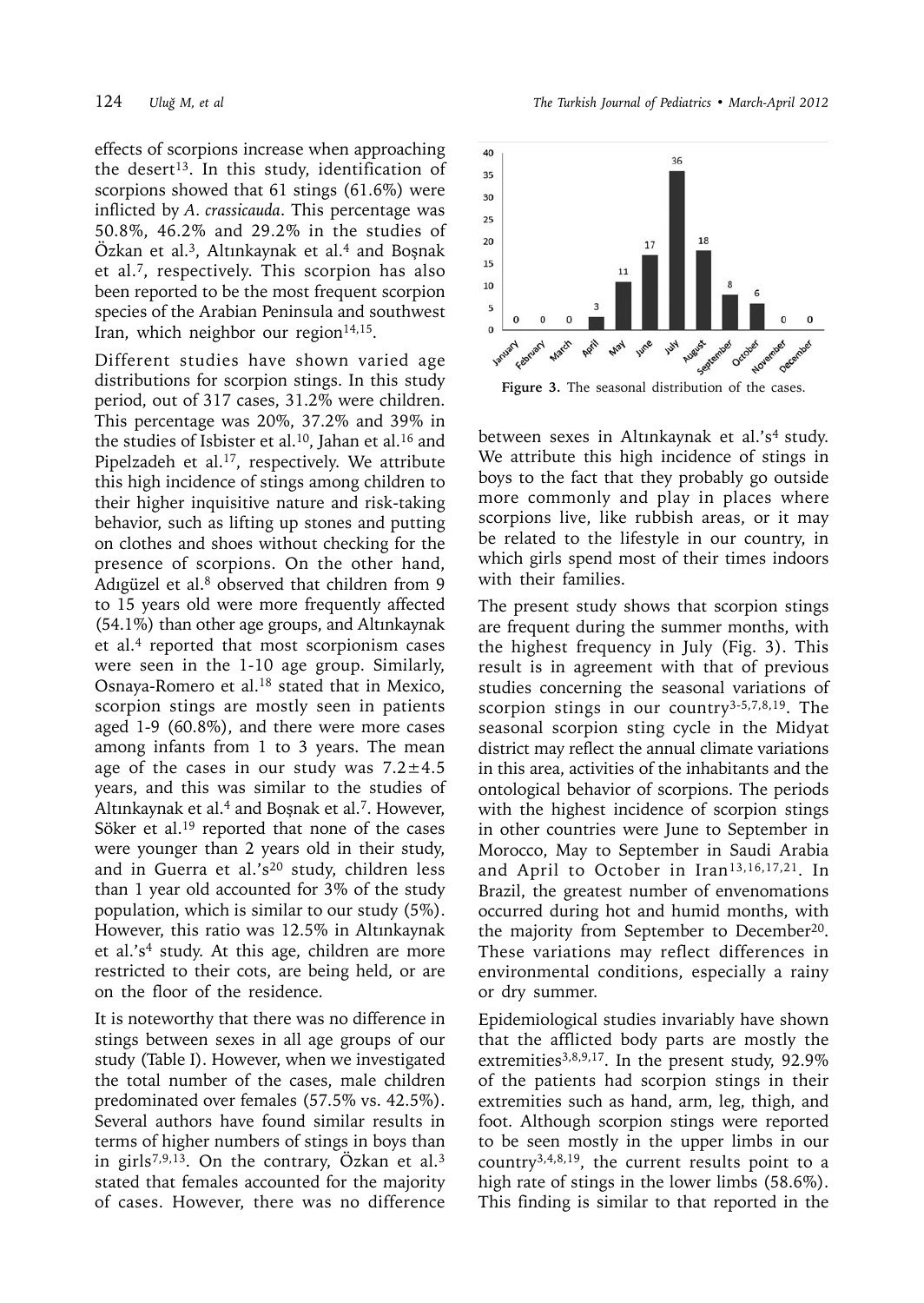Jarrar et al.<sup>21</sup> and Boșnak et al.<sup>7</sup> studies. The reason for the high ratio of scorpion stings in the extremities is considered to be due to the socioeconomic structure in rural areas of Mardin province based on agriculture, wearing sandals in warm seasons, walking barefoot (especially children), putting on shoes without pre-shaking, searching for scorpions in their homes by hand, lifting up stones in a noncontrolled manner, and waving hands during sleep or rest to shake off scorpions. The stings in the head, neck and other locations of the body are mostly seen at sleep or rest due to putting on clothes without checking them or not checking bed mattresses3.

The time elapsed between the sting and the administration of antivenom appears critical because scorpion venom is distributed very fast, as shown in clinical and experimental reports1,9,22. Delayed medical assistance constituted a negative impact on envenomation prognosis; hence, cases that arrived to the hospital more than two hours after the sting presented a greater risk of unfavorable evolution<sup>13</sup>. According to our data, almost 70.7% of sting cases in Midyat received the antivenom within the first two hours after the sting, with good response.

Clinical observations of patients stung by various species of scorpions have shown that the patients in general display local symptoms including pain, hyperemia, swelling, burning, and itching, and in severe cases, patients displayed systemic symptoms including hypotension, hypertension, dry mouth, thirst, sweating, tachycardia, dyspnea, paresthesia, hyperthermia, nausea, vomiting, lacrimation, increase in bodily secretions, convulsion, confusion, and restlessness8,15. The clinical manifestations of SE are predominantly sympathetically and parasympathetically mediated, depending on the scorpion species. Systemic effects of SE include massive autonomic neurotransmitter release (autonomic storm, adrenergic or cholinergic) as a result of the excitatory neurotoxins of scorpion venom. It is known that scorpion venom contains neurotoxins that act by opening up the sodium channels at pre-synaptic nerve terminals, thereby initiating autonomic storm. Alphareceptor stimulation by the scorpion toxin plays a major role, resulting in hypertension,

tachycardia, myocardial dysfunction, pulmonary edema, and cool extremities. The unopposed effects of alpha-receptor stimulation lead to suppression of insulin secretion, hyperglycemia and free radical accumulation injurious to the myocardium<sup>1,6,7,10,17,23</sup>. In this study, the most frequently observed symptoms were local pain, local hyperemia and local swelling. In cases in which systemic symptoms were observed, the most frequent findings were malaise, dry mouth, sweating, thirst, and headache (Table III). Neurological manifestations can be explained by hypertensive encephalopathy or brain ischemia, and these have been observed in severe scorpion-envenomed cases and are correlated with poor outcomes, as in our case7,24. These symptoms, such as convulsions and coma, were also seen in one patient. In Abourazzak et al.'s<sup>13</sup> study, half of the patients (55%) belonged to severity class III. Nonetheless, in Adıgüzel et al.'s<sup>8</sup> study, most of the patients had local symptoms, in Altınkaynak et al.'s<sup>4</sup> study, 10% of the patients had systemic signs and symptoms, and in Boşnak et al.'s7 study, autonomic storm was observed in 38.4% of the study group and 9.6% of patients had pulmonary edema.

Higher levels of WBC, hematocrit, hemoglobin, blood urea nitrogen, creatinine, and glucose might have occurred as a result of fluid loss secondary to excessive sweating, vomiting and stimulation of the autonomic nervous system7. In addition, higher AST, ALT and CPK levels may be signs of cardiac and/or skeletal muscle injury<sup>7</sup>. In the current study, most of the cases had normal WBC, and higher CPK, ALT and AST levels were seen in 15.2%, 26.3% and 38.4% of cases, respectively. Liver function tests returned to normal in one week after the nonspecific treatment in all cases except the one who died. Sofer et al.<sup>25</sup> reported raised CPK levels in all degrees of SE, which reflects the increased skeletal muscle activity due to the sting. However, serum glucose level was >140 mg/dl in three cases. SE results in a severe autonomic storm with a massive release of catecholamines, increased angiotensin-II and inhibition of insulin secretion $26$ . Some authors have claimed that insulin treatment shows successful results in preventing deaths from SE4,26. Thus, we checked the peak fasting serum glucose level with insulin therapy, and we observed that clinical findings of hyperglycemia had disappeared.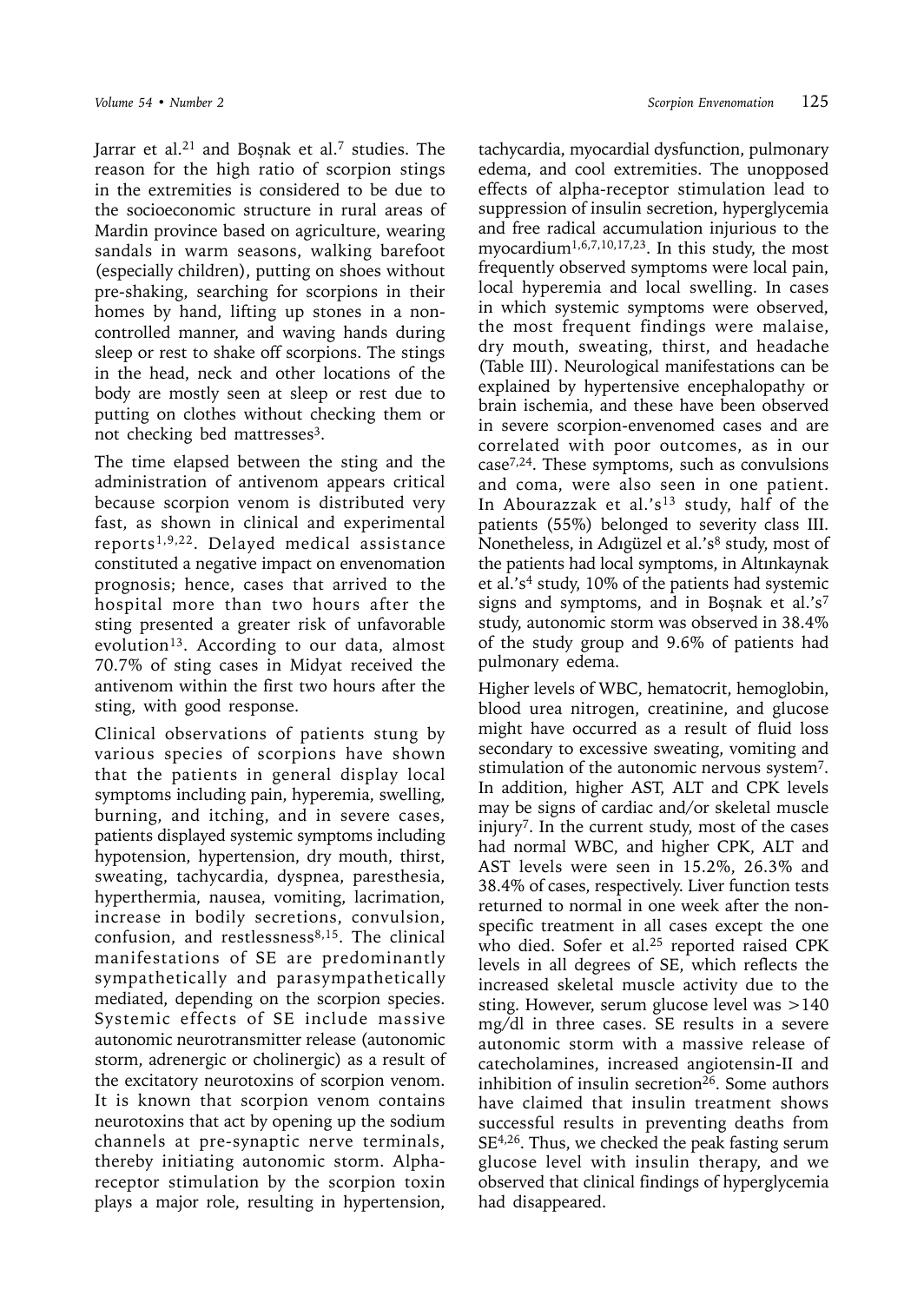While this study was not specifically aimed to investigate the treatment of scorpion stings, the appropriate treatment of SE remains controversial. While several authors consider that a correct clinical management of treatment of *Buthidae* envenomation renders the use of specific antivenom unnecessary, other authors do recommend the use of the scorpion anti venom9,13,18,22,23,27. Besides the treatments discussed herein, there are several others that are still used against scorpion sting. These treatments have no scientific basis and sometimes delay the first medical aid for patients with serious envenomation. Some of these prevalent therapies include scarification in the sting area to induce bleeding, which may provoke venom release, suction, henna, oil, or drinking milk. All these measures are strongly contraindicated<sup>13</sup>. Finally, the treatment of SE is mainly based on supportive care, symptomatic relief, and the use of specific scorpion antivenom. An intravenous line should be placed for administration of scorpion antivenom and other medications as needed. Mild symptoms should be controlled with analgesics and antihistamines<sup>7</sup>. Antihistamines and steroids had been administered to nearly all patients in our study (89.9%). Although not protocol driven, use of these agents was found to be a common approach of primary care physicians in our region.

It is known that several factors have an effect on lethality in different regions and countries, primarily the type of scorpion and the availability of species-specific antivenom<sup>20</sup>. A high rate of mortality has been reported from Niger (23%) and our region (12.5%) previously19,28. In parallel, Altınkaynak et al.4 reported 8.3% lethality among 24 children stung. In contrast here, we report 1% lethality among the 99 cases from Midyat, and this is similar to Guerra et al.'s<sup>20</sup> study  $(0.7\%)$ .

In conclusion, the results of this study showed that SE in the Southeast Anatolia region was mostly seen in hot summer months, especially in July. The majority of the cases were in the 6-10 age group. In clinical evaluations, both local and systemic effects were observed with no resulting mortality except in one case. We postulate that the effectiveness of available antivenom has contributed to the decrease in scorpion sting-related mortalities. In

addition, antivenom administration might have resulted in a decreased incidence of observed systemic symptoms. This simple descriptive study will help in developing interventions to prevent scorpion stings, which should take into consideration local epidemiological features. This information can also be used to identify those population groups most in need of education regarding the prevention and treatment of scorpion stings.

#### **REFERENCES**

- 1. Petricevich VL. Scorpion venom and the inflammatory response. Mediators Inflamm 2010; 2010: 903295.
- 2. Özkan Ö, Karaer KZ. The scorpions in Turkey. Turk Bull Hygiene Exp Biol 2003; 60: 55-62.
- 3. Özkan Ö, Adıgüzel S, Yakıştıran S, Cesaretli Y, Orman M, Karaer KZ. *Androctonus crassicauda* (Oliver 1807) scorpionism in the Şanlıurfa provinces of Turkey. Acta Parasitol Turcica 2006; 30: 239-245.
- 4. Altınkaynak S, Ertekin V, Alp H. Scorpion envenomation in children. Turk Arch Pediatr 2002; 37: 48-54.
- 5. Al B, Arı-Yılmaz D, Söğüt Ö, Orak M, Üstündağ M, Bokurt S. Epidemiological, clinical characteristics and outcome of scorpion envenomation in Batman, Turkey: an analysis of 120 cases. JAEM 2009; 8: 9-14.
- 6. Mahadevan S. Scorpion sting. Indian Pediatr 2000; 37: 504-514.
- 7. Boşnak M, Ece A, Yolbaş İ, Boşnak V, Kaplan M, Gürkan F. Scorpion sting envenomation in children in southeast Turkey. Wilderness Environ Med 2009; 20: 118-124.
- 8. Adıgüzel S, Özkan Ö, İnceoğlu B. Epidemiological and clinical characteristics of scorpionism in children in Şanlıurfa, Turkey. Toxicon 2007; 49: 875-880.
- 9. de Roodt AR, Garcia SI, Salomon OD, et al. Epidemiological and clinical aspects of scorpionism by *Tityus trivittatus* in Argentina. Toxicon 2003; 41: 971-977.
- 10. Isbister GK, Volschenk ES, Balit CR, Harvey MS. Australian scorpion stings: a prospective study of definite stings. Toxicon 2003; 41: 877-883.
- 11. Theakston RD, Warrell DA, Griffiths E. Report of a WHO workshop on the standardization and control of antivenom. Toxicon 2003; 20: 1-17.
- 12. Abroug F, Nouira S, Saguiga H. Envenomations scorpionniques: avences chimiques, physiopathologiques et therapeutiquis (Monograph). 1994; 1-68.
- 13. Abourazzak S, Achour S, El Arqam L, et al. Epidemiological and clinical characteristics of scorpion stings in children in Fez, Morocco. J Venom Anim Toxins inci Trop Dis 2009; 15: 255-267.
- 14. Dittrich K, Power AP, Smith NA. Scorpion sting syndrome - a ten year experience. Ann Saudi Med 1995; 15: 148-155.
- 15. Radmanesh M. *Androctonus crassicauda* sting and its clinical study in Iran. J Trop Med Hyg 1990; 93: 323- 326.